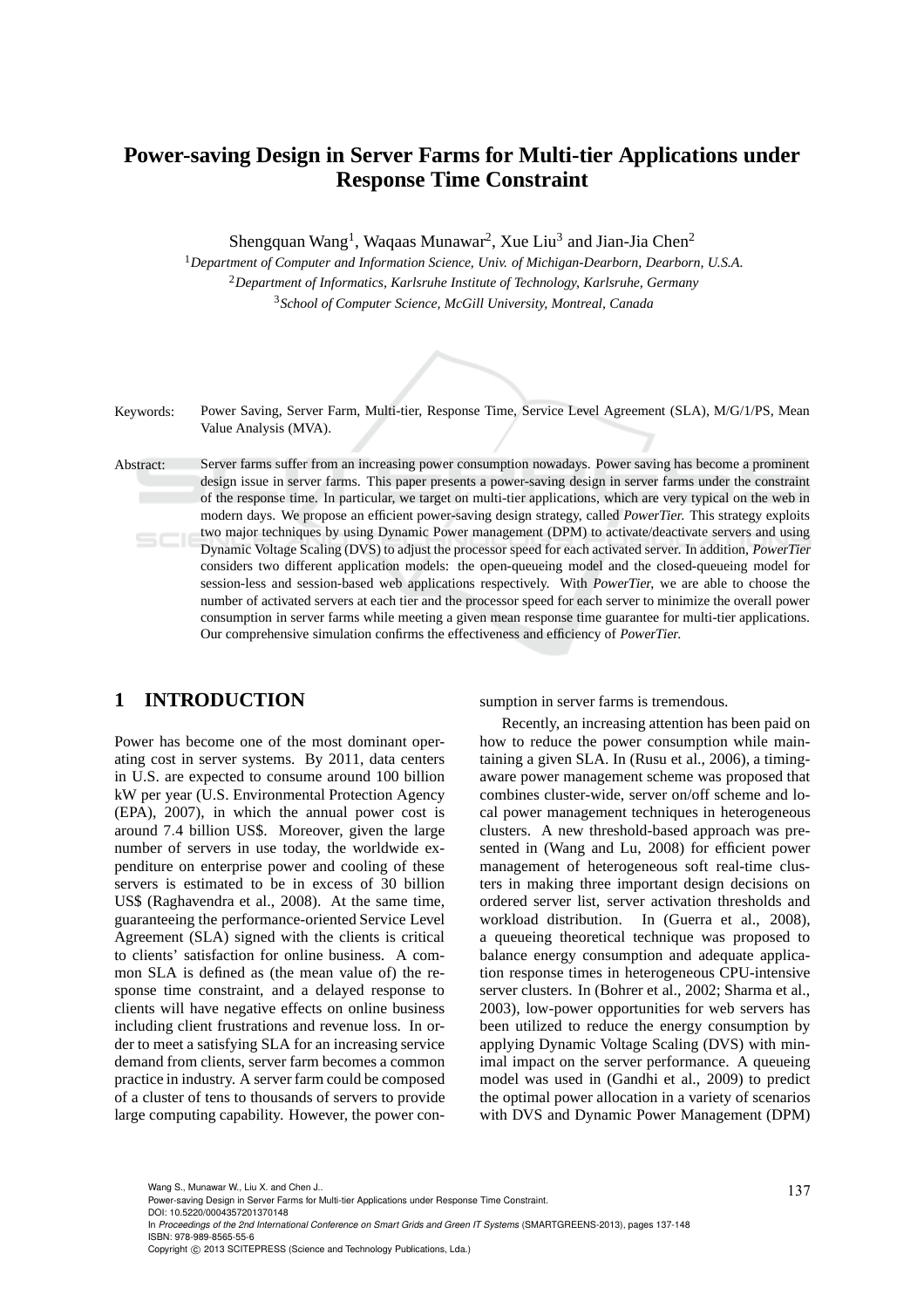by activation/deactivation of servers in both closedqueueing and open-queueing models. In (Wierman et al., 2009), an optimal speed scaling was proposed to balance the mean energy consumption and mean response time under Processor Sharing (PS) scheduling.

All of these work focused on simple single-tier applications. As we know, modern web applications are usually using multi-tier architecture (Kamra et al., 2004; Liu et al., 2006; Liu et al., 2008; Urgaonkar et al., 2005; Pacifici et al., 2005; Diao et al., 2006; Liu et al., 2005; Wang et al., 2010). Each tier provides a certain specific functionality to applications. A client request will pass through a series of tiers to attain a complete service. For instance, a typical e-commerce application consists of three tiers: web server tier, application server tier, and database server tier. The multi-tier architecture follows *layered queueing models* (Rolia and Sevcik, 1995) and typically has a cross-tier dependency. The service at a tier is normally blocked while waiting for the service from its succeeding tier. Such cross-tier dependency makes the response time analysis challenging in comparison with the single-tier architecture. In (Liu et al., 2005), an analytical model was proposed for 3-tiered web service architecture. The concurrency limit was addressed in (Urgaonkar et al., 2005) for multi-tier applications. In (Pacifici et al., 2005), an architecture and underlying model of a performance management system was presented for multi-tier web applications on server clusters. In (Diao et al., 2006), a hybrid performance model for differentiated services was presented for multi-tier applications with cross-tier interaction. Among these work, only in (Diao et al., 2006) the cross-tier dependency was considered, and the rest applied a tandem-queue-like structure and ignored the cross-tier dependency. In (Wang et al., 2010), an oversimplified M/M/1 model is used to perform the queueing analysis in multi-tier architecture.

In this paper, we aim to conduct a comprehensive study on power saving in server farms for multitier applications requiring that a given SLA should be met. We adopt two techniques as used in server farms for power-aware design: the DVS technique with variable speeds and the DPM technique with activation/deactivation of servers. There are two specific questions that we need to address in the system design in order to achieve this goal: (i) How many servers should be activated at each tier? (ii) What is the best processor speed (corresponding to the voltage/frequency to be used) for each server? For a single-tier architecture with homogeneous servers, it is shown in (Gandhi et al., 2009) that the optimal strategy is to set all servers with the same speed for all activated servers. However, this does not hold in the multi-tier architecture due to the cross-tier dependency. We present an efficient power-saving design strategy called PowerTier and study how to choose the number of activated servers at each tier and the processor speed for each server to minimize the overall power consumption in server farms while meeting a given mean response time guarantee for multi-tier applications. We consider both open-queueing and closed-queueing models for applications.

The rest of this paper is organized as follows: Section 2 shows the system model. Section 3 presents a detailed power consumption and response time analysis, which is the basis for our power-saving design. Our power-saving design scheme PowerTier is described in Section 4. Section 5 presents detailed performance evaluation of PowerTier over a various of platforms. We conclude the paper in Section 6.

### **2 SYSTEM MODEL**

OGY PUBLIC ATIONS In this section, we define the system model, including the power consumption model for servers, the multitier architecture, and the client application model.

#### **2.1 Power Consumption Model**

We assume that all servers are equipped with the DVS and DPM techniques for the power management. When the server is deactivated by the DPM technique, its power consumption is negligible. So, here we focus on the power consumption when the server is activated.

With the DVS technique, we can choose a processor speed for a server (with a corresponding choice of the supply voltage). We define  $r$  as the ratio of the processor speed of the server to its maximum speed. The speed ratio  $r$  is normally bounded by a lower bound  $r_l$ . Then we have  $r_l \le r \le 1$ . When the server is activated, either it is (i) in the *idle* mode at the lowest speed ratio  $r_l$  without executing any job; or (ii) in the *running* mode executing jobs with a processor speed ratio *r*. The power consumption in our study is the system-level power, including the power consumed by the processor and all other components within the server such as memory and I/O devices. The power consumption depends on the mode that the server is in (idle or running) and the processor speed in use as well. In this paper, we adopt the power consumption model in (Gandhi et al., 2009). A server has the following power modes:

• *Idle Power Mode.* In the idle mode, the server consumes the static power *P<sup>I</sup>* ;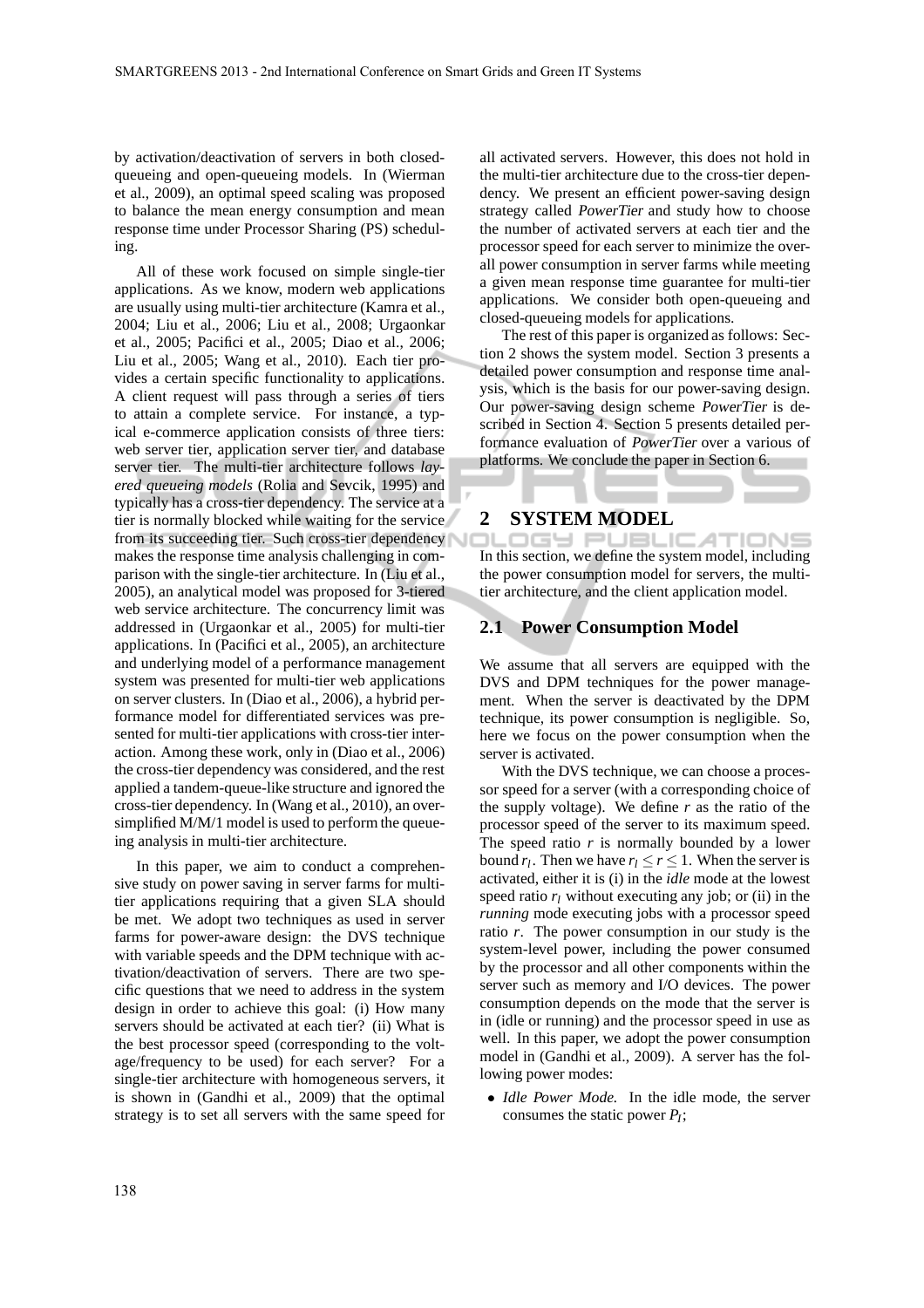• *Running Power Mode.* In the running mode, the power consumption  $P_R(r)$  by the server at a speed ratio *r* is

$$
P_R(r) = \alpha [r - r_l]^{\gamma} + P_I, \qquad (1)
$$

where  $\gamma \geq 1$ . The cubic rule is widely suggested in the literature for the processor power-to-speed relationship in the running mode, i.e.,  $\gamma = 3$ . However, in server farms with DVS or for some applications, the linear rule could be applied (Gandhi et al., 2009).

The different power modes provide the space for system designers to design efficient power-saving strategies.

#### **2.2 Multi-tier Architecture**

We consider a system with *M* tiers, each of which consists of a server farm. We assume that all tiers run on homogeneous servers. Tier *m* has *v<sup>m</sup>* activated servers and each runs at a speed ratio *rm*. The homogeneous sever assumption was used in previous similar studies (Gandhi et al., 2009). <sup>1</sup> We assume a processor sharing (PS) scheduling at each server, since it approximates well the scheduling algorithms used by most commodity operating systems such as Linux.



Figure 1: A three-tier architecture with 3 servers at Tiers 1, 7 servers at Tier 2, and 6 servers at Tier 3.

Figure 1 illustrates a three-tier architecture. A client starts a request at the outer tier, denoted as Tier 1, and then goes to an inner Tier  $m (m > 2)$  one by one if necessary. When a request arrives at Tier *m*, it triggers one or more requests at its succeeding Tier *m*+1. After some processing at Tier *m*, it either returns to Tier *m*−1 or proceeds to Tier *m*+1. The exceptions are the last Tier *M*, where all requests return to the Tier  $M-1$ , and the first Tier 1, where returning to the preceding queue means request completion. This model can handle multiple visits to a tier including sequential and parallel accesses (Diao et al., 2006). We denote  $\kappa_{m+1}$  as the average request visit ratio at Tier  $m+1$  by a request at Tier *m*. If we define  $\lambda_m$  as the request arrival rate at Tier *m* 2 , then we have



The system supports many clients. At each tier, a dispatcher (or load balancer) as shown in Figure 2 will distribute all incoming requests from clients to one of the servers in the server farm of this tier. We assume that they are evenly distributed to the servers at each tier. The multi-tier architecture shows a cross-tier dependency (Diao et al., 2006; Rolia and Sevcik, 1995). It could be illustrated with a nested structure in Figure 2, where Tier *m* includes the succeeding Tier *m*+1 for  $m < M$ . A request can only be completed at each tier after it has received service from the succeeding tier (if it needs service from the succeeding tier). We assume that the waiting for the outcome from the succeeding tier is non-blocking, i.e., the waiting process will not block other processes in the same server from using the resources such as CPU during its waiting.

#### **2.3 Client Application Model**

Applications for clients could be session-less or session-based. Each session-less application issues one request during its life while a session-based application usually issues more requests during its lifetime with *think times* in between and normally lasts for a while. The former can be modeled as an *openqueueing* system and the latter as a *closed-queuing* system (Jain, 1991). In an open-queueing system, applications start and end even though we could assume a fixed average arrival rate, but in a closed-queueing system, applications stay and the number of the sessions remains the same. Figure 3 shows open/closedqueueing models at Tier 1. For the closed-queueing model, we define *N*<sup>1</sup> delay servers, each of which corresponds to the think time for each session at Tier 1

<sup>&</sup>lt;sup>1</sup>We can extend it to the heterogeneous case by taking into consideration the different characteristics of servers.

<sup>&</sup>lt;sup>2</sup>In the closed-queueing model introduced later,  $\lambda_1$  is defined as throughput since the number of sessions is fixed.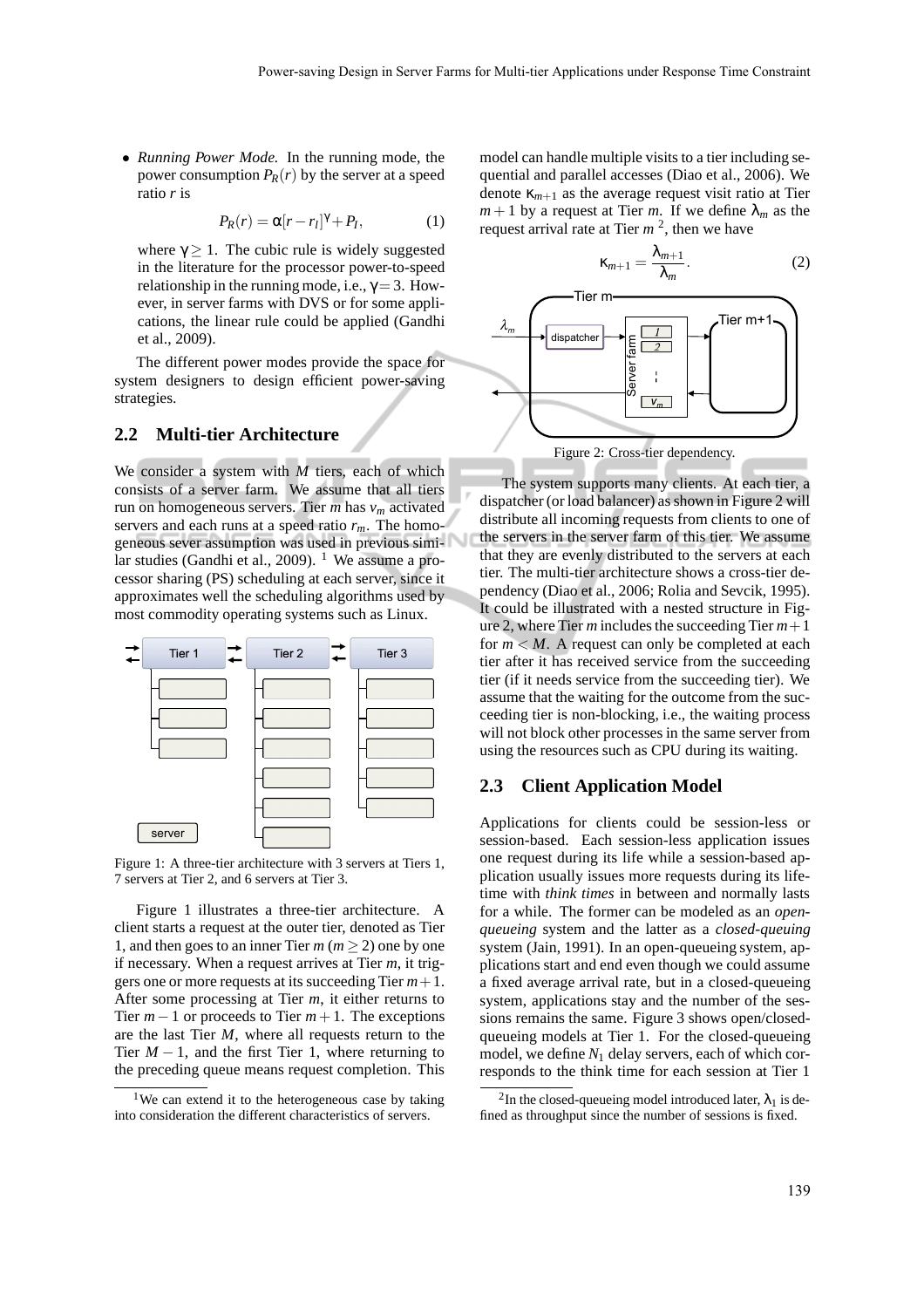

Figure 3: Open-queueing and closed-queueing models at Tier 1.

#### (Liu et al., 2005).

In the multi-tier architecture, the system could be decoupled into subsystems by tiers. In either open-queueing or closed-queueing model, at Tier *m*  $(m \ge 2)$ , none, one, or more requests could be generated with ratio  $\kappa_m$  after the proceeding tier. In the study of server performance, M/G/1/PS server model has been shown by different research studies that can model the open-queueing servers well (Kamra et al., 2004; Wang and Lu, 2008; Gandhi et al., 2009; Wierman et al., 2009; Liu et al., 2008; Liu et al., 2006; Heo et al., 2007). Mean Value Analysis (MVA) is widely used in closed-queueing servers (Lazowska et al., 1984; Jain, 1991; Reiser and Lavenberg, 1980) for response time analysis.

## **3 POWER CONSUMPTION AND RESPONSE TIME ANALYSIS**

Recall that our objective is to minimize the power consumption under the mean response time constraint. First we need to conduct the power consumption and response time analysis. We start it with single server, then we extend it to server farm in a multi-tier architecture.

#### **3.1 Single Server**

**Power Consumption.** We consider a server that will switch in two power modes alternatively: running and idle. We define  $\pi_R$  and  $\pi_I$  as the probabilities that the server is in running and idle mode respectively, where  $\pi_R + \pi_I = 1$ , then the mean power consumption can be written as:

$$
\mathbb{E}[P] = P_R(r)\pi_R + P_I\pi_I = \alpha[r - r_I]^{\gamma}\pi_R + P_I, \quad (3)
$$

where  $P_R(r)$  is defined in (1). According to (3), in order to calculate the mean power, we need to obtain the value of  $\pi_R$ :

• For an open-queueing M/G/1/PS server, if requests are with an arrival rate  $\lambda$ , and a generalized service time distribution with a given mean value  $\mathbb{E}[S]$ , then by the traditional queueing theory (Kleinrock, 1976) we have

$$
\pi_R = \lambda \mathbb{E}[S]. \tag{4}
$$

• For a closed-queueing server, we could use the same formula in (4) to calculate  $\pi_R$ . However  $\lambda$ in  $(4)$  should be throughput instead  $3$ . Assume that there are *N* fixed number of sessions, jobs are with a mean response time  $\mathbb{E}[R]$ , and a mean think time E[*Z*] in between, then by (Jain, 1991), the throughput  $\lambda$  can be obtained as

$$
\lambda = \frac{N}{\mathbb{E}[R] + \mathbb{E}[Z]},\tag{5}
$$

#### where  $\mathbb{E}[R]$  is to be determined.

**Response Time Analysis.** The response time is defined as the time spent by a job in waiting in the queue and executing on the processor.

• For an open-queueing M/G/1/PS server, by the traditional queueing theory (Kleinrock, 1976), the mean response time is

$$
\mathbb{E}[R] = \frac{\mathbb{E}[S]}{1 - \lambda \mathbb{E}[S]}.
$$
 (6)

• For a closed-queueing server, we use MVA to obtain the mean response time (Jain, 1991). We define  $D(N)$  as the mean delay for *N* sessions. *D* can be calculated recursively in terms of *N*. If we denote  $Q(N)$  as the mean queue length with N sessions, then with MVA we have

$$
D(N) = [Q(N-1) + 1] \mathbb{E}[S],
$$
 (7)

$$
Q(N) = \frac{N}{\mathbb{E}[R] + \mathbb{E}[Z]} D(N), \tag{8}
$$

where  $Q(0) = 0$ . To reduce the computation complexity, we could use the well-accepted Schweitzer's approximation (Jain, 1991) by approximating  $Q(N-1) \approx \frac{N-1}{N}Q(N)$  to avoid the recursive computation. Then *D*(*N*) will be the positive solution to the following equation:

$$
D(N) = \left[\frac{[N-1]D(N)}{\mathbb{E}[R] + \mathbb{E}[Z]} + 1\right] \mathbb{E}[S],\qquad(9)
$$

where the response time  $\mathbb{E}[R] = D(N)$  for single tier.

The analysis in single server regarding power consumption and response time will be the basis for server farms in a multi-tier architecture.

<sup>&</sup>lt;sup>3</sup>The throughput is equivalent to the arrival rate in openqueueing model and so we use the same notation  $\lambda$ .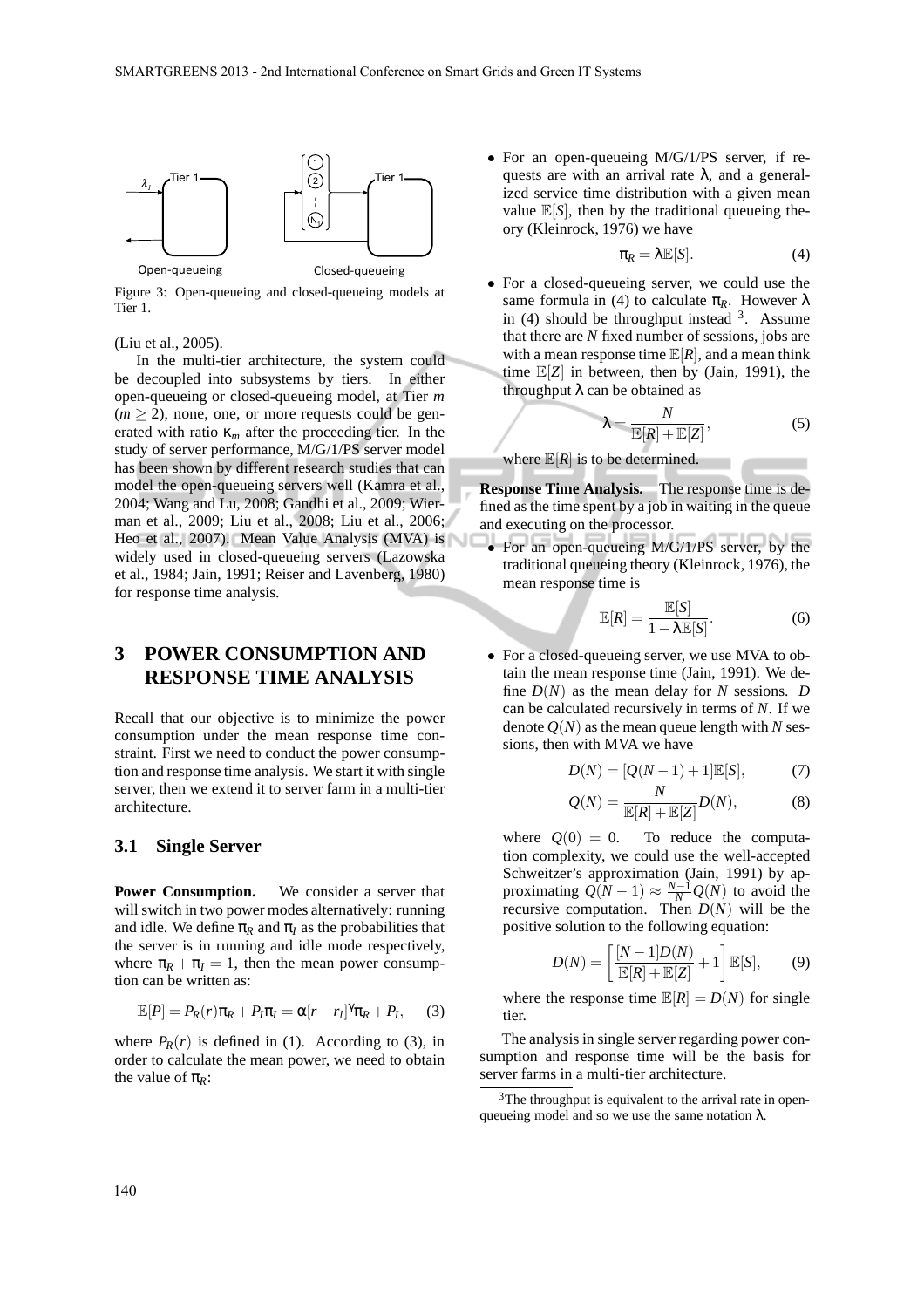## **3.2 Server Farm in Multi-tier Architecture**

In the following, we consider the multi-tier architecture with each tier having multiple servers. We add a subscript *m* into the terms introduced above for any server at Tier *m*.

We assume that the average service demand is fixed in the system, which is the arrival rate  $\lambda_1$  and the number of sessions  $N_1$  at Tier 1 for open/closedqueueing models respectively. By (5), the throughput at Tier 1 in closed-queueing model can be written as

$$
\lambda_1 = \frac{N_1}{\mathbb{E}[R_1] + \mathbb{E}[Z]},\tag{10}
$$

where  $\mathbb{E}[R_1]$  is to be determined.

At Tier  $m$  ( $m = 1, 2, \ldots, M$ ), given the visit ratio κ*<sup>m</sup>* and the number *v<sup>m</sup>* of the servers, the request arrival rate can be obtained as

$$
\lambda_m = \lambda_1 \left[ \prod_{i=1}^m \kappa_i \right]. \tag{11}
$$

Recall that Tier *m* has  $v_m$  homogeneous servers. Since the arrival is evenly distributed to each server at each tier, the arrival rate at any server at Tier *m* is  $\frac{\lambda_m}{v_m}$ .

**Power Consumption.** In order to calculate the mean power for servers at each tier, we need to find  $\pi_{R,m}$ , i.e., the probability that a server at Tier *m* is in the running mode. We assume that the server is in the idle power mode when it is waiting for the outcome from the succeeding tier. For either an open-queueing or closed-queueing server at Tier *m*, we have

$$
\pi_{R,m} = \frac{\lambda_m}{\nu_m} \mathbb{E}[S_m],\tag{12}
$$

where  $\lambda_m$  is defined in (11). The value of  $\lambda_1$  in (11) is given for an open-queueing server and defined by (10) for a closed-queueing server respectively. Then applying (12) into (3), we can obtain the mean power consumption.

**Response Time Analysis.** In multi-tier architecture, the response time analysis is more complex due to the cross-tier dependency. The response time at each tier also includes the waiting time for the outcome from the succeeding tier, which is  $\kappa_{m+1}\mathbb{E}[R_{m+1}]$ at Tier *m* (Diao et al., 2006). Recall that the waiting for the outcome from the succeeding tier is nonblocking. Then applying this observation into (6) and (7), we have the following results:

• For an open-queueing M/G/1/PS server at Tier *m*, the response time is

$$
\mathbb{E}[R_m] = \frac{\mathbb{E}[S_m]}{1 - \frac{\lambda_m}{\nu_m} \mathbb{E}[S_m]} + \kappa_{m+1} \mathbb{E}[R_{m+1}], \quad (13)
$$

where  $\lambda_m$  is defined in (11).

• For a closed-queueing server at Tier *m*, we denote  $D_m$  as the mean delay experienced by any server at Tier *m*. The hit ratio for any session at any server at Tier *m* is  $[\prod_{j=1}^{m} \kappa_j] \frac{v_m}{v_1}$  (Urgaonkar et al., 2005). Then with the approximated MVA in (9), the response time for any request at Tier *m* is

$$
\mathbb{E}[R_m] = D_m + \kappa_{m+1} \mathbb{E}[R_{m+1}], \tag{14}
$$

which satisfies

$$
D_m = \left[\frac{[N_1 - 1][\prod_{j=1}^m \kappa_j] \frac{v_m}{v_1} D_m}{\mathbb{E}[R_1] + \mathbb{E}[Z]} + 1\right] \mathbb{E}[S_m].
$$
\n(15)

We assume the mean service time for a server at Tier *m* is  $\mathbb{E}[S_m] = \frac{1}{\mu_m}$  under the maximum speed. If the server runs at a speed ratio *r<sup>m</sup>* in the running mode, we have  $\mathbb{E}[S_m] = \frac{1}{\mu_m r_m}$ . Applying this into the above results, we have the complete analysis of power consumption and response time for server farms in multitier architecture. It is summarized in the following theorem:

**Theorem 1.** *We consider both open/closed-queueing models for server farms in multi-tier architecture. For either an open-queueing or closed-queueing server at Tier m, the mean power consumption is*

$$
\mathbb{E}[P_m] = \frac{\lambda_m}{v_m \mu_m} \frac{\alpha[r_m - r_l]^{\gamma}}{r_m} + P_I, \quad (16)
$$

*where*  $\lambda_m$  *is defined in (11). The mean response time of a job can be obtained as follows:*

• *For an open-queueing M/G/1/PS server at Tier m, the mean response time of a job is*

$$
\mathbb{E}[R_m] = \frac{1}{\mu_m r_m - \frac{\lambda_m}{v_m}} + \kappa_{m+1} \mathbb{E}[R_{m+1}], \qquad (17)
$$

*for*  $m = 1, 2, ..., M$  *with*  $R_{M+1} = 0$ *.* 

• *For a closed-queueing server at Tier m, the mean response time of a job is*

$$
\mathbb{E}[R_m] = D_m + \kappa_{m+1} \mathbb{E}[R_{m+1}], \quad (18)
$$

*which satisfies*

$$
D_m = \left[\frac{[N_1 - 1][\prod_{j=1}^m \kappa_j] \frac{\nu_m}{\nu_1} D_m}{\mathbb{E}[R_1] + \mathbb{E}[Z]} + 1\right] \frac{1}{\mu_m r_m}.
$$
\n(19)

*In the above formulas,*  $\lambda_1$  *and*  $N_1$  *are given for open/closed-queueing server respectively.*

We notice that in closed-queueing model, *Dm*'s depends on each other by (18) and (19). Such inter-dependency among *Dm*'s generates an implicit formula for the response time analysis in closedqueueing model. In such case, we could use the classical *fixed point theorem* to solve it.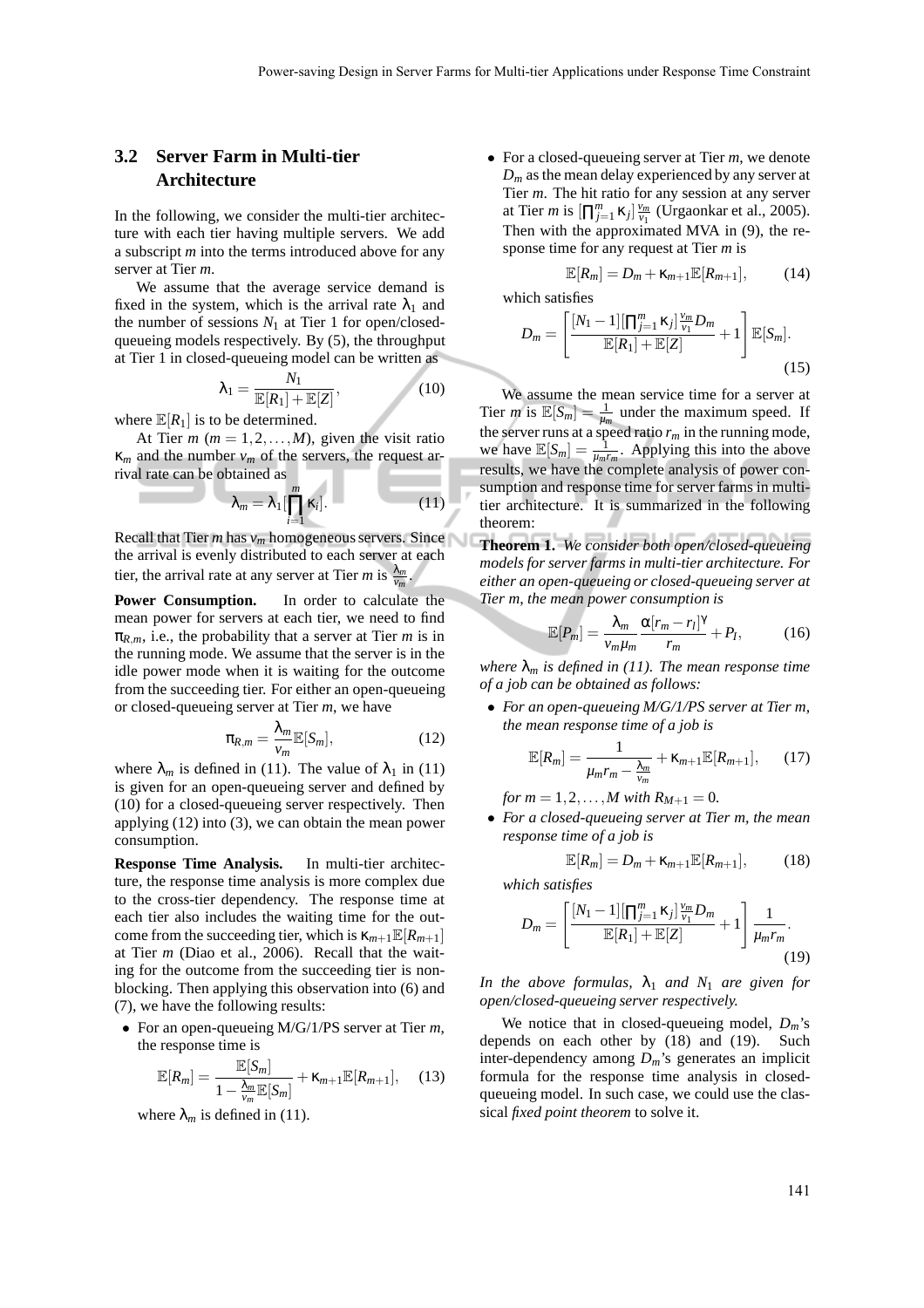## **4** PowerTier**: AN EFFICIENT POWER-SAVING DESIGN**

In this section, we will study our power-saving design strategy PowerTier for server farms in multi-tier architecture. The power-saving design could be divided into two phases:

- Planning or upgrading: In this phase, we could determine the number of servers (denoted as  $\hat{v}_m$ ) needed for the peak service demand which is defined as the maximum arrival rate and the maximum number of sessions at Tier 1 for open/closed-queueing models respectively (denoted as  $\hat{\lambda}_1$  and  $\hat{N}_1$  respectively).
- Runtime: In this phase, the number of the available servers are fixed, which were obtained in the planning or upgrading phase. For any level of service demand, we will decide how many servers should be activated/deactivated and the processor speed for each server.

In each phase, we assume that the visit ratio κ*m*'s and the service rate  $\mu_m$ 's were learned through the monitored history, and so they are known in the design. The major difference between these two phases is that we can switch servers among different tiers in the planning or upgrading phase, but not practically in the runtime phase.

In our design, we aim to minimize the mean power consumption under a given mean response time constraint, where we choose a mean response time threshold  $\hat{R}$ . For given service demand  $\lambda_1$  and  $N_1$  (in open/closed-queueing model respectively), we need to determine the number of the activated servers at each tier and the processor speed of each activated server, i.e., the value of  $v_m$  and  $r_m$  for  $m = 1, 2, \ldots, M$ . The optimization problem can be formulated as follows:

$$
\min_{\{v_m, r_m : m = 1, 2, ..., M\}} \mathbb{E}[P] = \sum_{m=1}^{M} v_m \mathbb{E}[P_m]
$$
 (20a)

subject to 
$$
\mathbb{E}[R] = \mathbb{E}[R_1] \leq \hat{R}
$$
, (20b)

$$
\max\{r_l, \frac{\lambda_m}{v_m \mu_m}\} \le r_m \le 1, \quad (20c)
$$

$$
1 \le v_m \le \hat{v}_m. \tag{20d}
$$

Inequality (20c) is based on the bound of  $r_m$  ( $r_l \leq$  $r_m \leq 1$ ) and the stability condition of a server ( $r_m$ )  $\frac{\lambda_m}{\nu_m \mu_m}$ ). Inequality (20c) is the server availability constraint. Notice that we will only have the lower bound in the planning or upgrading phase.

In order to solve the above optimization with nonlinear constraints, we first treat *v<sup>m</sup>* as continuous values to deal with the integer programming. Since all  $\mathbb{E}[P_m]$  and  $\mathbb{E}[R_m]$  are convex functions in terms of  $r_m$  and  $v_m$ , the optimization problem can be solved with the Lagrangian method. We define the Lagrange equation *L* with the Lagrange multipliers  $\phi$  and  $\chi_{km}$  $(k = 1, 2, 3 \text{ and } m = 0, 1, \ldots, M)$  as

$$
L = \sum_{m=1}^{M} v_m \mathbb{E}[P_m] + \phi \mathbb{E}[R_1] + \sum_{m=1}^{M} [\chi_{1,m}[r_m - r_l][r_m - 1] - \chi_{2,m}[v_m - 1][v_m - \hat{v}_m] - \chi_{3,m}r_m v_m \mu_m], \qquad (21)
$$

where all multipliers are non-negative.

We set  $\frac{\partial L}{\partial r_m} = 0$  and  $\frac{\partial L}{\partial v_m} = 0$  for  $m = 1, 2, ..., M$ . Together with equalities in (13) and the following equalities

$$
\Phi[\mathbb{E}[R_1] - \hat{R}] = 0, \quad (22)
$$

$$
\chi_{1,m}[r_m - r_l][r_m - 1] = 0, \tag{23}
$$

$$
\chi_{2,m}[\nu_m-1][\nu_m-\hat{\nu}_m]=0,\tag{24}
$$

$$
\chi_{3,m}[\lambda_m-r_m\nu_m\mu_m]=0,\qquad (25)
$$

we can solve the values of the variables.

The key in the above equations is to solve  $\frac{\partial L}{\partial r_m} = 0$ and  $\frac{\partial L}{\partial v_m} = 0$  for  $m = 1, 2, ..., M$ . Given the power consumption and response time analysis summarized in previous section for both open/closed-queueing models, we can obtain the formula.

We denote  $r_m^*$  and  $v_m^*$  as the obtained optimal  $r_m$ and  $v_m$  respectively. Since  $v_m^*$ 's are integer values, we could choose their rounded-up values as the final output. Then apply the rounded-up  $v_m^*$  into the above optimal approach with fixed server allocation and obtain the final solution.

We summarize the main result in the following theorem:

**Theorem 2.** *Given*  $\kappa_m$ 's,  $\mu_m$ 's,  $\lambda_1$  *(in the openqueueing model) and N*<sup>1</sup> *(in the closed-queueing model), with the* PowerTier *design we could find the (heuristically) optimal values*  $r_m^*$  *and*  $v_m^*$  *(m =*  $\frac{1}{2}$ 1,2,...,*M) such that the power consumption can be minimized as* E[*P* ∗ ] *while the mean response time*  $\mathbb{E}[R_1]$  *is below the mean response time threshold*  $\hat{R}$ .

With the PowerTier design, we determine server allocation at each tier for the planning or upgrading phase for the peak service demand. Also, for the running phase, for different service demands and the visit ratios, we also determine the number of activated/deactivated servers at each tier and the processor speed for each activated server. With the PowerTier design, we are able to minimize the mean power consumption under the given mean response time constraint.

<sup>&</sup>lt;sup>4</sup>In the planning or upgrading phase, if the number of the overall available servers are limited due to budget, we need to add this additional constraint too.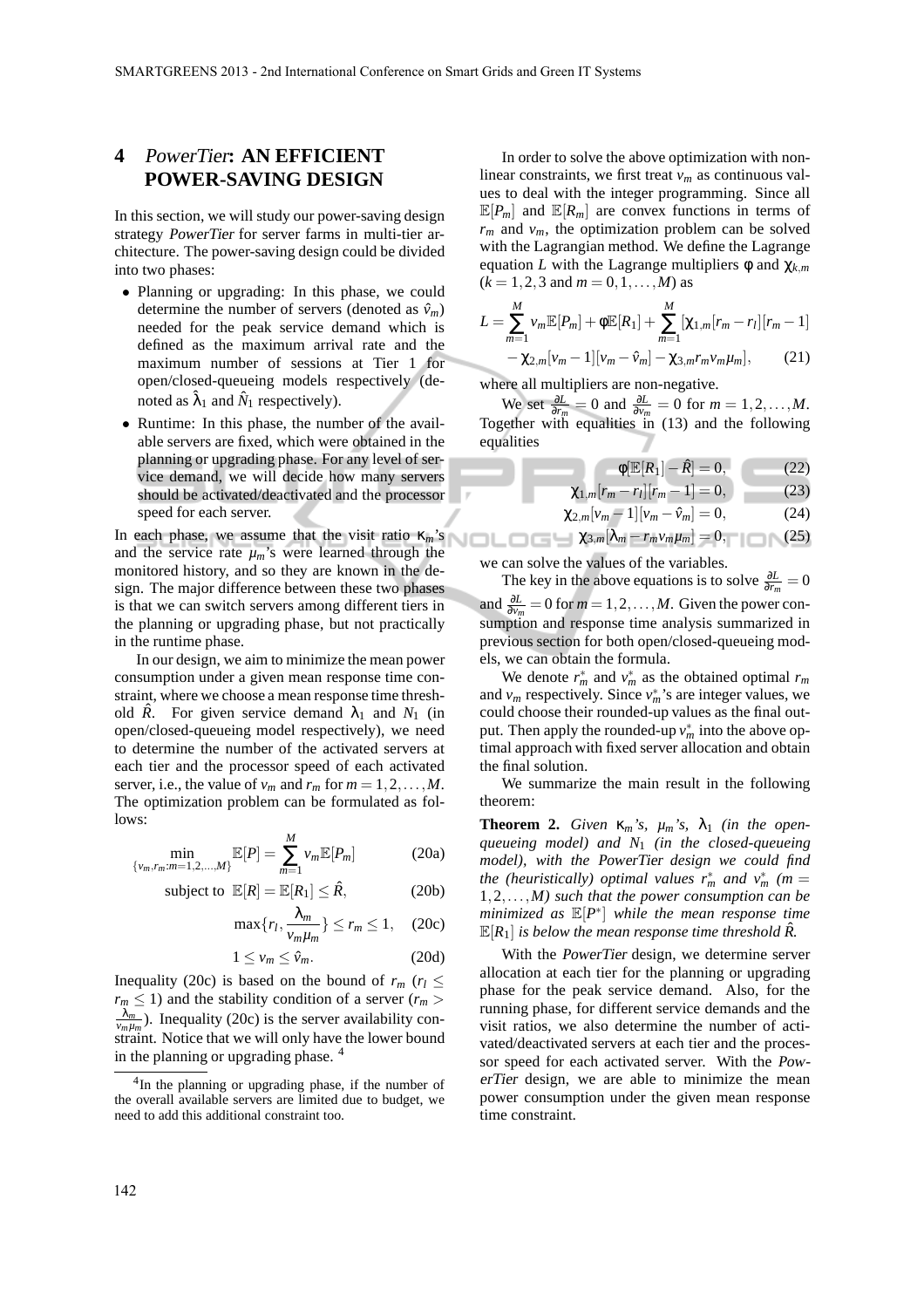### **5 PERFORMANCE EVALUATION**

In this section, we first verify the queueing analysis in multi-tier architecture in both open/closed-queueing model as shown in Section 3. Then we present performance evaluation of our proposed PowerTier design.

## **5.1 Verifying Queueing Analysis in Multi-tier Architecture**

We employed the RUBiS (Cecchet et al., 2002) system to generate and analyze the traffic for measuring the timing parameters. The RUBiS system offers an eBay like web service with an associated client to generate the test traffic. It is a three-tier hierarchical system with a possibility of having more than one server per tier. First tier consists of Apache load balancer, the second includes the JBoss application server and the third consists of MySQL database server. We allocated one physical machine per tier. For the purpose of evaluation, we modified two aspects of RUBiS' test traffic generator: (i) it was altered to record a complete trace of the requests and wrote an additional tool to replay the saved trace. This helps negate the effects of any probabilistic fluctuations arising from differences in the traces. (ii) Secondly, we instrumented the RUBiS server side code to measure the inter tier request ratios and per tier response times. Overall, this architecture to measure the empirical results, insured accurate emulation of an actual typical multi-tier web service.

We obtained the mean service time at the maximum speed at each tier as  $(\frac{1}{\mu_1}, \frac{1}{\mu_2}, \frac{1}{\mu_3})$  =  $(1.2, 6.86, 5.43)$  ms, and the visit ratio as  $(\kappa_1, \kappa_2, \kappa_3) = (1, 1, 1.24074)$ , and adopted the think time 0.035 sec in the closed-queueing model, which is used in (Liu et al., 2005). The available frequencies for each server are: the Apache server – 3.0GHz and 2.8GHz; the JBoss server  $-3.1, 3.0, \ldots, 1.6$ GHz; the MySQL server – 2.13GHz, 1.87GHz, and 1.60GHz. We consider two kinds of configurations of frequencies at tiers: (3.0,3.1,2.13)GHz and  $(2.8, 2.5, 1.6)$ GHz.

We have run over 5,000 requests and fixed the arrival rate  $\lambda_1 = 8.862, 17.723$  per second for the openqueueing model. We measure the mean response time for each request at each tier and compare it with the modeled one. The results are shown in Table 1. In all cases, the maximum error of measured response time compared with the modeled one is 4% and most of them are pretty small. It shows that the modeling is pretty accurate.

Table 1: Comparison of Measured/Modeled Response Time in Open-Queueing Model.

| (a) $\lambda_1 = 8.862$ and $(r_1, r_2, r_3) = (1, 1, 1)$           |                    |                    |                   |  |  |  |  |  |
|---------------------------------------------------------------------|--------------------|--------------------|-------------------|--|--|--|--|--|
|                                                                     | $E R_1 $           | $\mathbb{E} R_2$   | $E R_3$           |  |  |  |  |  |
| Measured                                                            | $16.50 \text{ ms}$ | 14.72 ms           | 5.83 ms           |  |  |  |  |  |
| Modeled                                                             | 15.93 ms           | 14.55 ms           | 5.83 ms           |  |  |  |  |  |
| Error                                                               | 3.6%               | 1.2%               | $0.0\%$           |  |  |  |  |  |
| (b) $\lambda_1 = 17.723$ and $(r_1, r_2, r_3) = (1, 1, 1)$          |                    |                    |                   |  |  |  |  |  |
|                                                                     | $E R_1 $           | $\mathbb{E}[R_2]$  | $\mathbb{E} R_3 $ |  |  |  |  |  |
| Measured                                                            | 18.27 ms           | 16.49 ms           | $6.71$ ms         |  |  |  |  |  |
| Modeled                                                             | 17.72 ms           | 16.14 ms           | $6.71$ ms         |  |  |  |  |  |
| Error                                                               | 3.1%               | 2.2%               | $0.0\%$           |  |  |  |  |  |
| (c) $\lambda_1 = 8.862$ and $(r_1, r_2, r_3) = (0.90, 0.81, 0.75)$  |                    |                    |                   |  |  |  |  |  |
|                                                                     | $E[R_1]$           | $\mathbb{E}[R_2]$  | $\mathbb{E}[R_3]$ |  |  |  |  |  |
| Measured                                                            | 18.27 ms           | 16.49 ms           | $6.71$ ms         |  |  |  |  |  |
| Modeled                                                             | $17.71 \text{ ms}$ | $16.37 \text{ ms}$ | $6.71$ ms         |  |  |  |  |  |
| Error                                                               | 3.2%               | $0.8\%$            | 0.0%              |  |  |  |  |  |
| (d) $\lambda_1 = 17.723$ and $(r_1, r_2, r_3) = (0.90, 0.81, 0.75)$ |                    |                    |                   |  |  |  |  |  |
|                                                                     |                    | $\mathbb{E} R_2$   | $E R_3$           |  |  |  |  |  |
|                                                                     | $E R_1$            |                    |                   |  |  |  |  |  |
| Measured                                                            | 21.38 ms           | $19.63 \text{ ms}$ | 8.24 ms           |  |  |  |  |  |
| Modeled                                                             | 20.86 ms           | 18.89 ms           | 8.24 ms           |  |  |  |  |  |

#### **5.2 Evaluating** PowerTier

**Servers.** We use three types of servers to evaluate the performance of PowerTier: the one as a JBoss server in the previous experiment, and the other two from (Gandhi et al., 2009). The one in the previous experiment is an Intel i3 dual core processor based server with 6GB of RAM. The server is equipped with DVFS capability with option to switch between 16 frequencies between 1.6GHz and 3.1GHz. We enable one core of each server. We measure the power consumption for the one in the previous experiment. Based on the measured power, we use *Least Squares Fitting* to obtain the modeled power as shown in Figure 4. The power profiles of all three types of servers in Table 2, where Type-B is the one in the previous experiment. We consider the same three-tier architecture used in the previous experiment. We adopt from (Liu et al., 2005) the mean service time at the maximum speed at each tier with  $\left(\frac{1}{\mu_1}, \frac{1}{\mu_2}, \frac{1}{\mu_3}\right) = (1.2, 15.1, 36.7)$  ms, the visit ratio  $(\kappa_1, \kappa_2, \kappa_3) = (1, 0.998, 1.603)$ , and the think time with 0.035 sec in the closed-queueing model.

We scale the job service time for all three type servers so that the mean service time at the maximum speed at each tier follows the above specification.

**Baseline Design Strategies.** We consider two baseline design strategies: (i) EvenDist: All servers are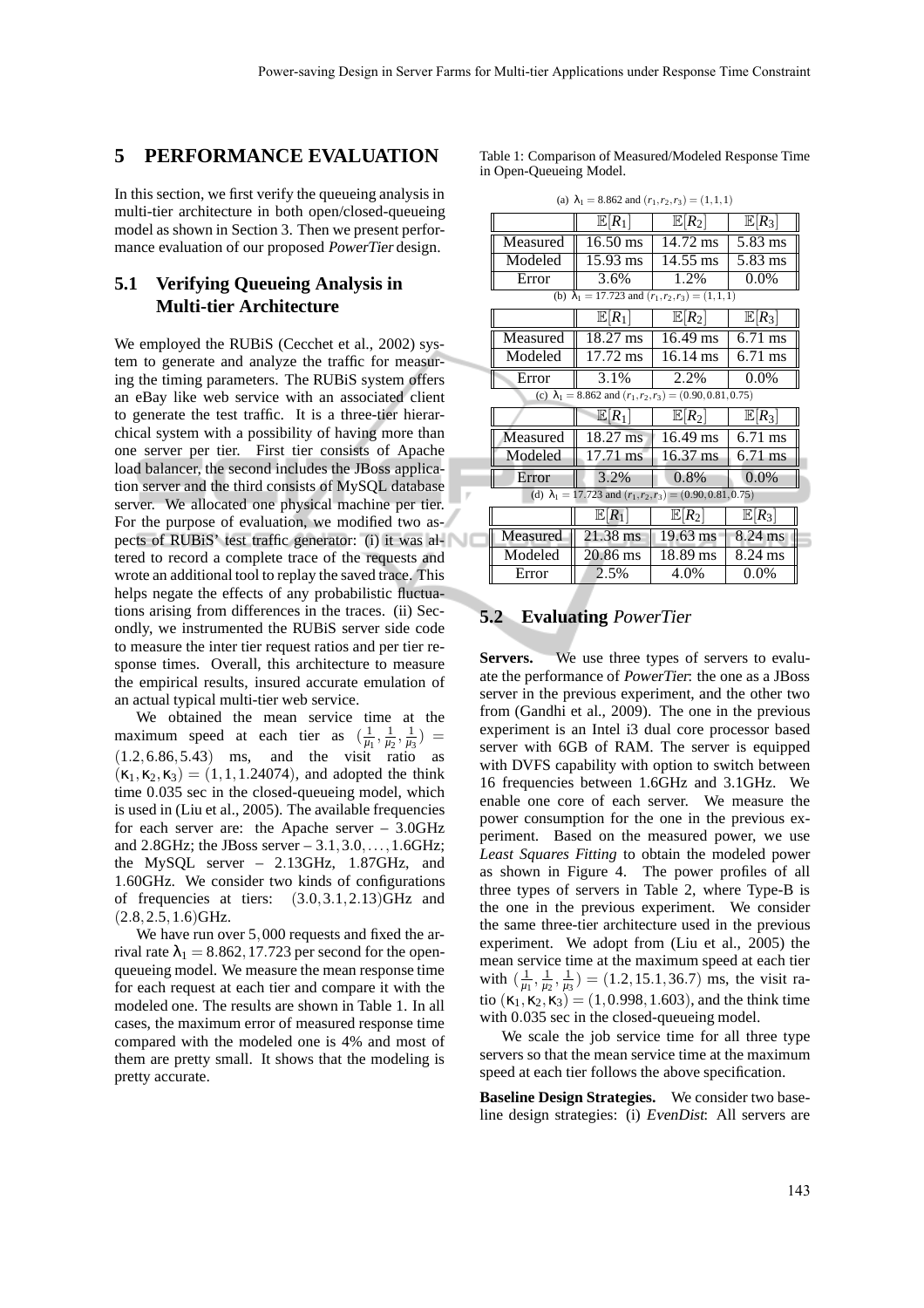|  |               |        |        | $\alpha$ (Watt) | $P_I$ (Watt) |
|--|---------------|--------|--------|-----------------|--------------|
|  | Type-A server |        | 0.4    | 100             | 180          |
|  | Type-B server | 1.2137 | 0.5161 | 12.3977         | 36.7040      |
|  | Type-C server |        | 9.4    | 455             | 50           |





evenly assigned to 3 tiers. All tiers will almost have the same number of servers with at most 1-server difference. (ii) *PropDist*: All servers are proportionally assigned to 3 tiers according to the absolute utilization of the tier, i.e.,  $\frac{\lambda_m}{\mu_m}$ . In each baseline, all servers are always activated with the maximum processor speed, i.e.,  $r_m = 1$ . An optimization approach similar to previous section to find the minimum required servers for each baseline. For PowerTier, we use the result in Section 4 to determine the  $v_m^*$  at each tier and  $r_m^*$  for each server.

**Evaluation in the Planning or Upgrading Phase.** First we determine the optimal number of servers allocated to each tier for the peak service demand in the planning or upgrading phase. We consider the following peak service demand: in the open-queueing model, the maximum arrival  $\hat{\lambda}_1$  at Tier 1 is 800 per second; in the closed-queueing model, the maximum number of sessions  $\hat{N}_1$  at Tier 1 is 200. The response time constraint is fixed as  $\hat{R} = \frac{200}{\mu_1} = 0.24$  sec. Table 3 shows the resulting server allocation and the corresponding speed assignment for each design strategy.

We observe that EvenDist needs significantly more processors than the others in all cases. The server assignment at each tier for PowerTier and PropDist are pretty similar in all cases. In other words, the optimal design under peak demand may adopt proportional server allocation at tiers. PowerTier might need extra more servers than PropDist (as shown in Type-C Server) since the enable DVFS in PowerTier could use more servers with lower speed to reduce power consumption while PropDist always uses the highest speed.

**Evaluation in the Running Phase.** Second we

compare the performance of PowerTier with the baseline design strategies for the running phase in the following two scenarios:

#### **5.2.1 Fixed Mean Response Time Constraint**

In this experiment, we fix the mean response time constraint as  $\hat{R} = \frac{200}{\mu_1} = 0.24$  second. We conduct evaluation in both open/closed-queueing models.

In the open-queueing model, we vary  $\lambda_1$  from 0 to 800 per second and choose different types of servers. The results are shown in Figure 5. In the closedqueueing model, we vary  $N_1$  from 0 to 200 and choose different types of servers. Similarly, we obtain the results as shown in Figure 6.

The subfigures in the first, second, and third rows are the optimal power consumption for all design strategies, and the corresponding optimal  $r_m^*$  and  $v_m^*$ for PowerTier respectively. The different columns are the cases for all three type servers. All the sawtooth-shaped processor curves are due to the reoptimization with the consideration of the integer value of  $v_m^*$  in *PowerTier*.

Both open/closed-queueing models reveal the similar phenomenon. In all the cases PowerTier outperforms the others. Both the power consumption under PowerTier and EvenDist seem linearly proportionally to the traffic arrival rate (in the openqueueing model) or the number of sessions (in the closed-queueing model). But the increasing slope for EvenDist is larger. For PropDist, when the traffic is not heavy, it consumes significant amount of power due to the constraint of the proportional distribution with at least one server at each tier. When the traffic is heavy, PropDist approaches to the optimal design PowerTier.

#### **5.2.2 Fixed Service Demand**

In this experiment, we fix the service demand and vary the response time constraint. We also conduct evaluation in both open/closed-queueing models. We fix the service demand intensity as 25% with respect to the peak one, and vary  $\hat{R}$  from  $\frac{100}{\mu_1} = 0.12$  second to  $\frac{400}{\mu_1} = 0.48$  second.

In the open-queueing model, we choose the request arrival rate as  $\lambda_1 = 200$  per second. Figure 7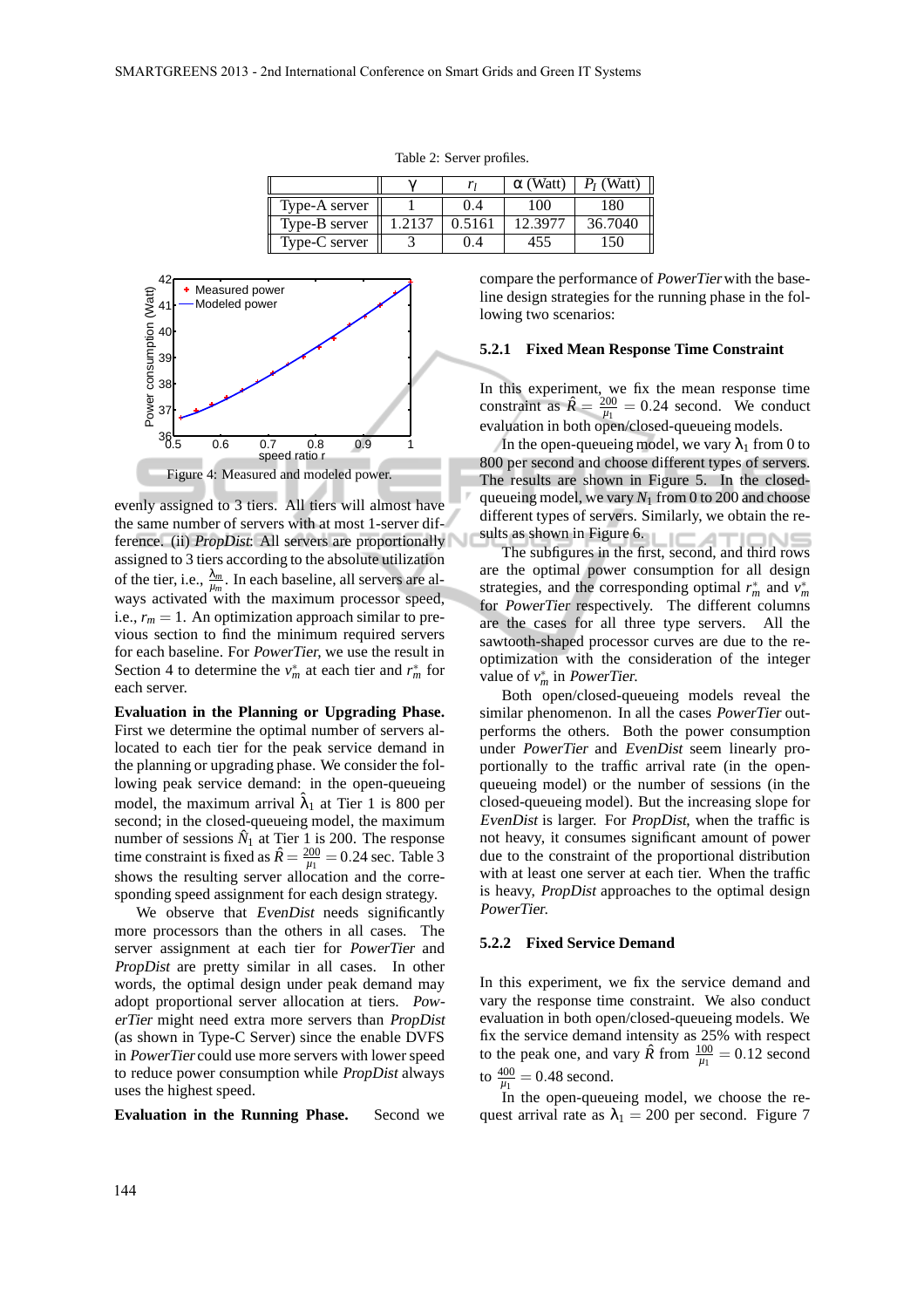|                              |                           |                   | (a) Open-Queueing Model        |                      |                           |            |
|------------------------------|---------------------------|-------------------|--------------------------------|----------------------|---------------------------|------------|
|                              | Strategies                |                   | <b>Type-A Server</b>           | <b>Type-B Server</b> | Type-C Server             |            |
|                              | PowerTier                 | $(v_1, v_2, v_3)$ | (2, 18, 69)                    | (2, 18, 69)          | (2, 19, 73)               |            |
|                              |                           | $(r_1, r_2, r_3)$ | (0.7,0.98,1)                   | (0.74, 0.98, 0.99)   | (0.84, 0.95, 0.95)        |            |
|                              | EvenDist                  | $(v_1, v_2, v_3)$ | (65, 65, 65)                   | (65, 65, 65)         | (65, 65, 65)              |            |
|                              |                           | $(r_1, r_2, r_3)$ | (1,1,1)                        | (1,1,1)              | (1,1,1)                   |            |
|                              | PropDist                  | $(v_1, v_2, v_3)$ | (2, 18, 69)                    | (2, 18, 69)          | (2, 18, 69)               |            |
|                              |                           | $(r_1, r_2, r_3)$ | (1,1,1)                        | (1,1,1)              | (1,1,1)                   |            |
|                              | (b) Closed-Queueing Model |                   |                                |                      |                           |            |
|                              | Strategies                |                   | Type-A Server                  | <b>Type-B Server</b> | Type-C Server             |            |
|                              | PowerTier                 | $(v_1, v_2, v_3)$ | (2, 16, 63)                    | (2, 16, 63)          | (2, 17, 67)               |            |
|                              |                           | $(r_1, r_2, r_3)$ | (0.63, 1, 0.99)                | (0.69, 1, 0.99)      | (0.81, 0.95, 0.95)        |            |
|                              | EvenDist                  | $(v_1, v_2, v_3)$ | (59, 59, 59)                   | (59, 59, 59)         | (59, 59, 59)              |            |
|                              |                           | $(r_1, r_2, r_3)$ | (1,1,1)                        | (1,1,1)              | $(1,1,\overline{1})$      |            |
|                              | PropDist                  | $(v_1, v_2, v_3)$ | (2, 16, 63)                    | (2, 16, 63)          | (2, 16, 63)               |            |
|                              |                           | $r_1, r_2, r_3$   | $(1,1,\overline{1})$           | (1,1,1)              | 1, 1, 1                   |            |
| 40 <sub>1</sub>              |                           |                   |                                |                      | 40 <sub>f</sub>           |            |
| EvenDist<br>-- PropDist      |                           |                   | EvenDist                       |                      | EvenDist<br>-- PropDist   |            |
| PowerTier<br>30              |                           |                   | PropDist                       |                      | PowerTier<br>30           |            |
| $E[P^*]$ (kW)                |                           |                   | PowerTier<br>6                 | $E[P^*](kW)$         |                           |            |
| $\cdot$ 20                   |                           | $E[P^*]$ (kW)     |                                |                      |                           |            |
|                              |                           |                   |                                |                      |                           |            |
| 10                           |                           |                   |                                |                      | 10                        |            |
|                              |                           |                   |                                |                      |                           |            |
| 200                          | 400                       | 600<br>800        |                                |                      | $\Omega$<br>400<br>200    | 600<br>800 |
|                              | $\lambda_1$               |                   | 200<br>$\frac{400}{\lambda_1}$ | 600<br>800           | $\lambda_1$               |            |
|                              |                           |                   |                                |                      |                           |            |
| 1                            |                           |                   |                                |                      |                           |            |
|                              |                           |                   |                                |                      |                           |            |
| 0.8                          |                           | 0.8               |                                |                      | 0.8                       |            |
| 0.6<br>$\tilde{\mathcal{L}}$ |                           | 0.6               |                                | ۴.                   | 0.6                       |            |
| 0.4                          |                           | مشم               |                                |                      | 0.4                       |            |
|                              |                           | 0.4               |                                |                      |                           |            |
| 0.2                          |                           | 0.2               |                                |                      | 0.2                       |            |
| 0                            |                           |                   |                                |                      | 0                         |            |
| 200                          | 400<br>$\lambda_1$        | 600<br>800        | 0<br>200<br>400<br>$\lambda_1$ | 600<br>800           | 200<br>400<br>$\lambda_1$ | 600<br>800 |
|                              |                           |                   |                                |                      |                           |            |
| 80                           |                           | 80                |                                |                      | 80                        |            |
|                              |                           |                   |                                |                      |                           |            |
| 60                           |                           | 60                |                                |                      | 60                        |            |
|                              |                           |                   |                                |                      |                           |            |
| ້ະ 40                        |                           | $\degree$ s 40    |                                |                      | ້ $\approx$ 40            |            |
|                              |                           |                   |                                |                      |                           |            |
| 20                           |                           | 20                |                                |                      | 20                        |            |
|                              |                           |                   |                                |                      |                           |            |
| 0<br>200                     | 400                       | 600<br>800        | 200<br>$\frac{400}{\lambda_1}$ | 600<br>800           | 200<br>400                | 600<br>800 |
|                              | $\lambda_1$               |                   |                                |                      | $\lambda_1$               |            |
|                              | (a) Type-A Servers        |                   | (b) Type-B Servers             |                      | (c) Type-C Servers        |            |

Table 3: Server allocation and processor speed assignment in the planning or upgrading phase.

Figure 5: Comparison in the open-queueing model for  $\hat{R} = 0.24$  second.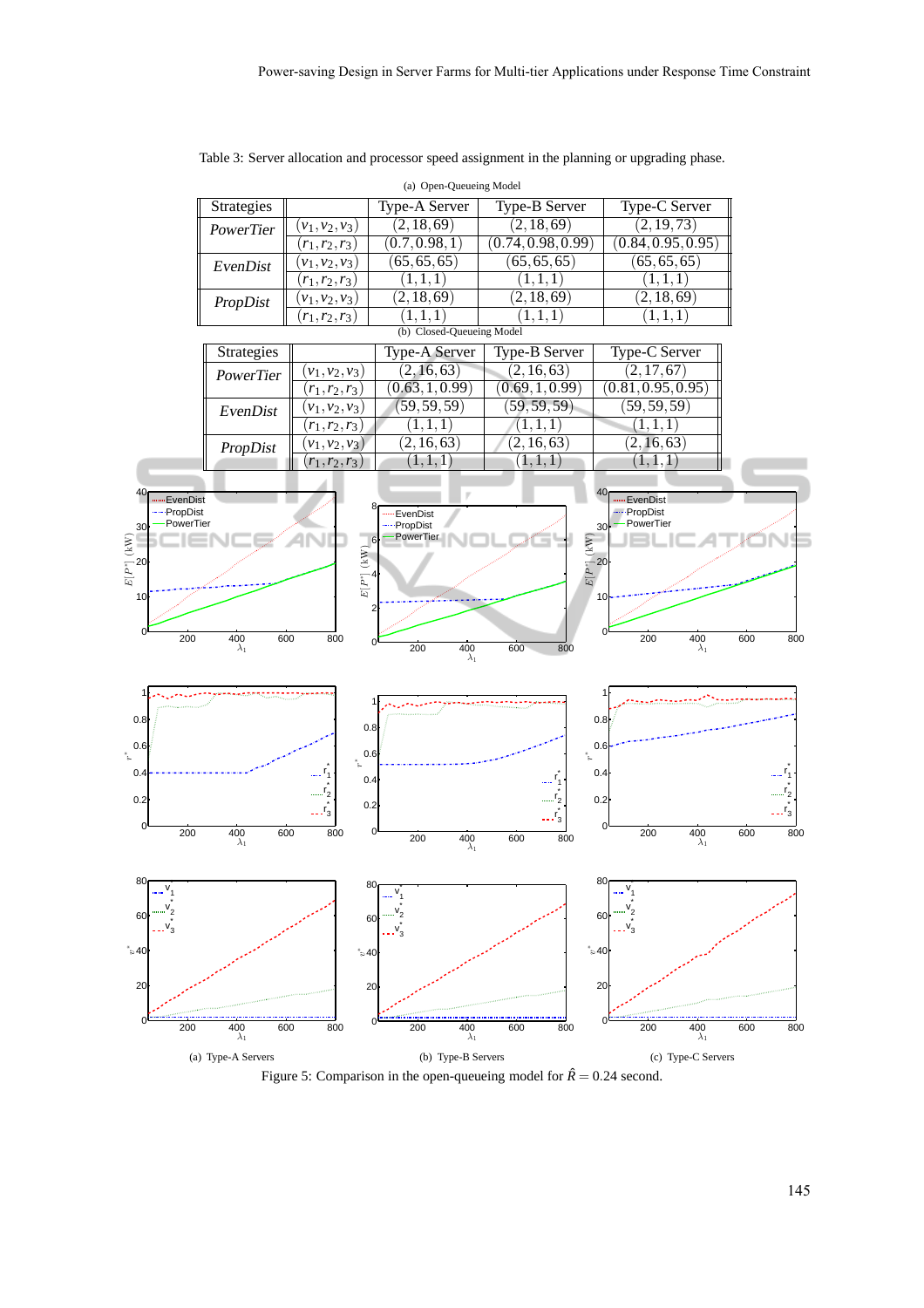

Figure 7: Comparison in the open-queueing model for  $\lambda_1 = 200$  per second.

shows the power consumption comparison. In the closed-queueing model, we choose the number of sessions as  $N_1 = 50$ . Similarly, we obtain the results as shown in Figure 8.

In all design strategies, as  $\hat{R}$  increases, the power consumption reduces. When  $\hat{R}$  is very small, i.e., the timing requirement is more stringent, then more servers will be activated, which consumes more power. PowerTier alway outperforms the others. For larger response time threshold  $\hat{R}$ , EvenDist outforms PropDist. For smaller response time threshold  $\hat{R}$ , PropDist outforms EvenDist.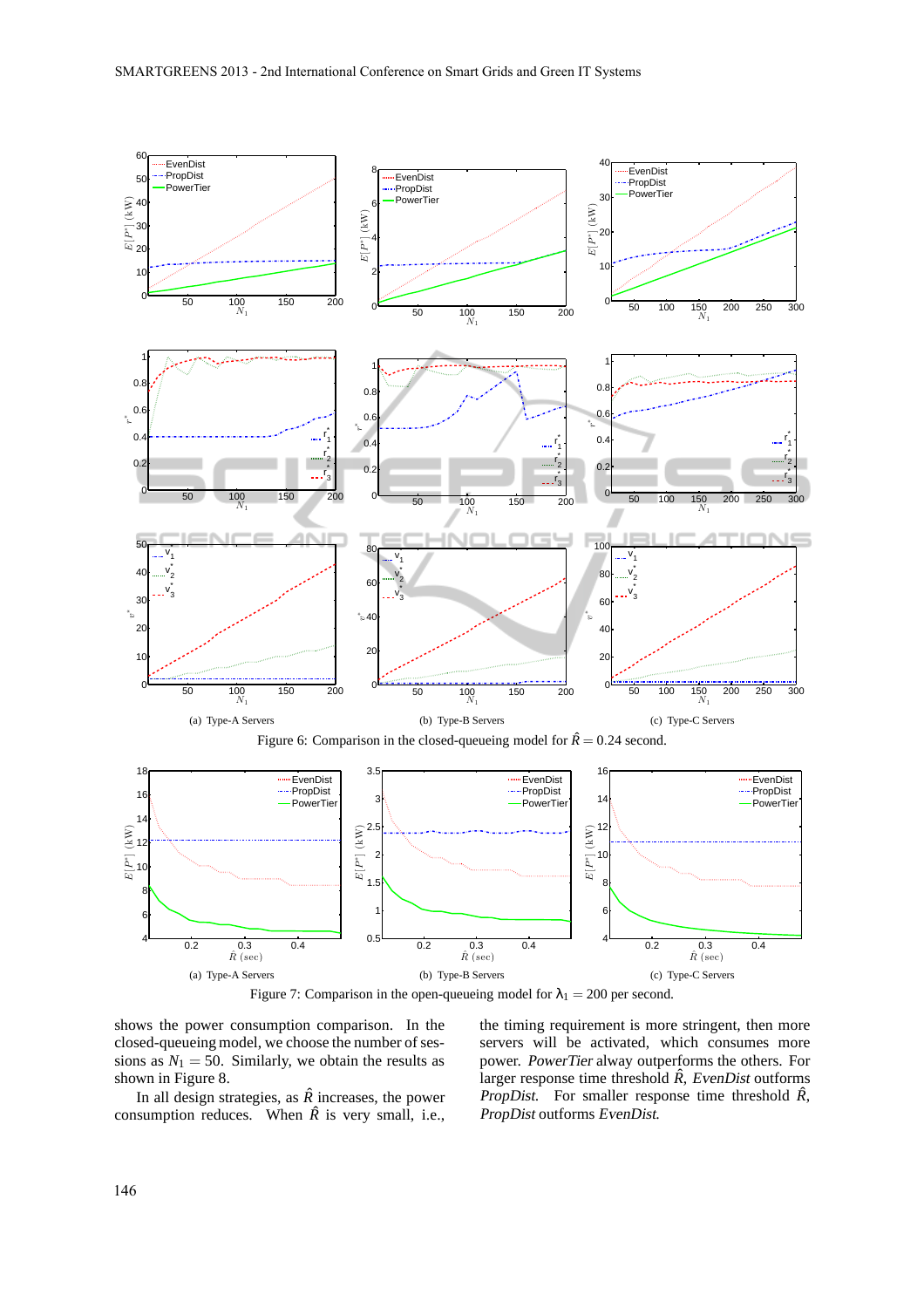

Figure 8: Comparison in the closed-queueing model for  $N_1 = 50$ .

## **6 CONCLUSIONS AND FUTURE WORK**

In this paper, we have explored power-saving design on server farms running multi-tier web applications under a given SLA. We proposed an efficient power-saving design strategy PowerTier, which jointly considers both DVS and DPM power-saving techniques. Specifically, we have considered two application models: the open-queueing model and the closed-queueing model for session-less and sessionbased web applications respectively. With PowerTier, we are able to optimally determine the number of servers needed at each tier for the peak service demand in the planning or upgrading phase. And also in the running phase, for different service demands and request visit ratios, we are able to optimally determine the number of activated/deactivated servers at each tier and the processor speed for each activated server. The simulation results showed that PowerTier is able to efficiently save the power consumption of server farms while meeting the response time constraint for multi-tier applications. Our simulation has also showed that the optimal server allocation under the open-queueing and closed-queueing models are quite different due to the different application behaviors.

This paper focused on homogeneous servers at each tier. One of potential future work is to extend the current work to heterogeneous servers by taking into consideration the different characteristics of servers in the power consumption and response analysis. However, the optimal design is much more complex and challenging in this case. This paper also targets on the stable workload. In the future work, we would like to exploit a control mechanism to activate and deactivate servers dynamically. The control period is assumed to be sufficiently long to pay off the energy and timing overhead of the activation and deactivation of servers.

# **ACKNOWLEDGEMENTS**

This work is sponsored in part by NSF CAREER Grant No. CNS-0746906, Baden Wuerttemberg MWK Juniorprofessoren-Programms, NSERC Discovery Grant 341823, FQRNT grant 2010-NC-131844, CFI Leaders Opportunity Fund 23090, and National Science Foundation Award 1116606 and 1117664.

#### **REFERENCES**

- Bohrer, P., Elnozahy, E., Keller, T., Kistler, M., Lefurgy, C., McDowell, C., and Rajamony, R. (2002). The case for power management in web servers. *Power Aware Computing*, pages 261–289.
- Cecchet, E., Marguerite, J., and Zwaenepoel, W. (2002). Performance and scalability of EJB applications. *ACM Sigplan Notices*, 37:246–261.
- Diao, Y., Hellerstein, J., Parekh, S., Shaikh, H., Surendra, M., and Tantawi, A. (2006). Modeling differentiated services of multi-tier web applications. In *IEEE International Symposium on Modeling, Analysis, and Simulation*.
- Gandhi, A., Harchol-Balter, M., Das, R., and Lefurgy, C. (2009). Optimal power allocation in server farms. In *ACM SIGMETRICS*.
- Guerra, R., Leite, J., and Fohler, G. (2008). Attaining soft real-time constraint and energy-efficiency in web servers. In *ACM symposium on Applied computing*.
- Heo, J., Henriksson, D., Liu, X., and Abdelzaher, T. (2007). Integrating adaptive components: An emerging challenge in performance-adaptive systems and a server farm case-study. In *IEEE Real-Time Systems Symposium*.
- Jain, R. (1991). *The art of computer systems performance analysis: techniques for experimental design, measurement, simulation, and modeling*. John Wiley & Sons Inc.
- Kamra, A., Misra, V., and Nahum, E. (2004). Yaksha: a self-tuning controller for managing the performance